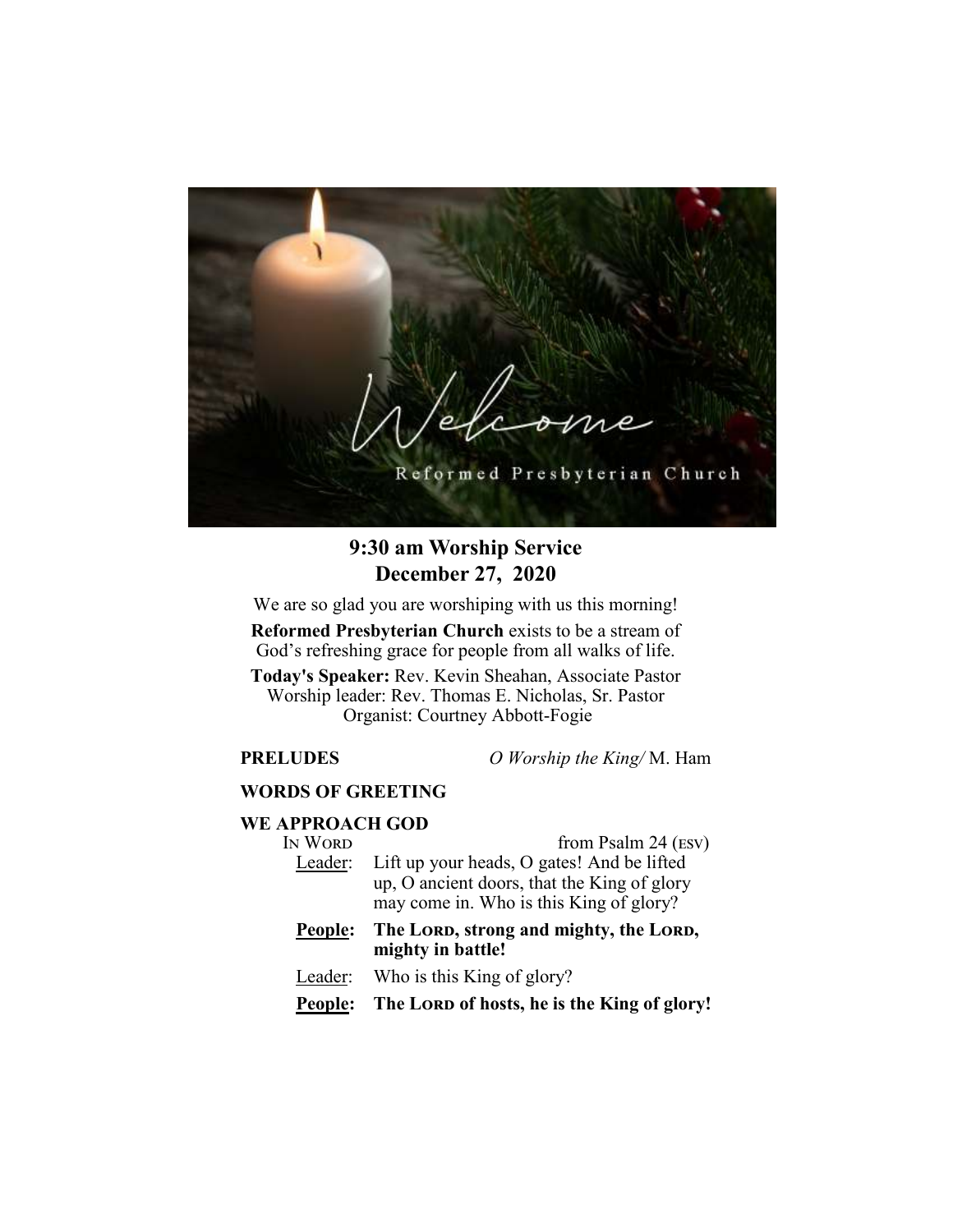- Leader: The earth is the LORD's and the fullness thereof,
- **People: The world and those who dwell therein.**
- Leader: He will receive blessing from the LORD and righteousness from the God of his salvation.
- **People: Such is the generation of those who seek him, who seek the face of the God of Jacob.**

IN PRAYER

#### **\*WE PRAISE OUR GOD**

HYMN OF PRAISE 198

*Lift Up Your Heads, Ye Mighty Gates* 

**WE CONFESS OUR FAITH** Hebrews 1:2-3 (ESV) **People: But in these last days he has spoken to us by his Son, whom he appointed the heir of all things, through whom also he created the world. He is the radiance of the glory of God and the exact imprint of his nature, and he upholds the universe by the word of his power. After making purification for sins, he sat down at the right hand of the Majesty on high.**

#### **\*WE EXALT OUR LORD**

**WORSHIP SONGS** 

 *Angels We Have Heard on High/Glory to God O Come, Let Us Adore Him* 

#### **WE GREET ONE ANOTHER**

WELCOME TO VISITORS

#### WE SEEK GOD'S FACE Prayers of God's People

#### **WE HEAR GOD'S WORD**

SCRIPTURE READING Matthew 2:1-18 (ESV)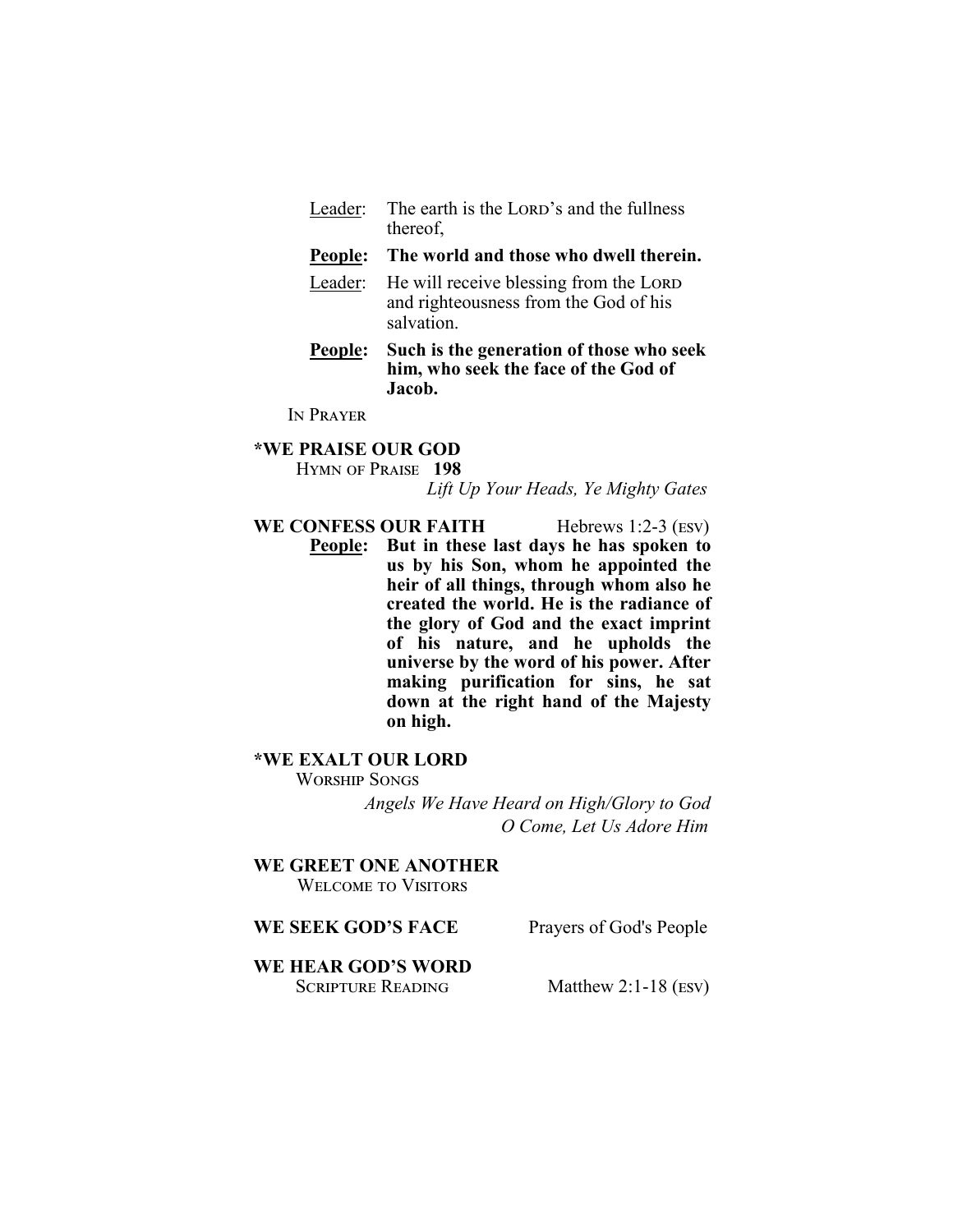SERMON

 *Seeking the King…on the Road to Bethlehem Advent series: The Bethlehem Journey*  Rev. Kevin Sheahan

## **\*WE GO FORTH TO SERVE**

HYMN OF RESPONSE 226

*As With Gladness Men of Old*

\*Words of Peace ANNOUNCEMENTS Postlude *Christmas Postlude on "In Dulci Jubilo"/* G. Martin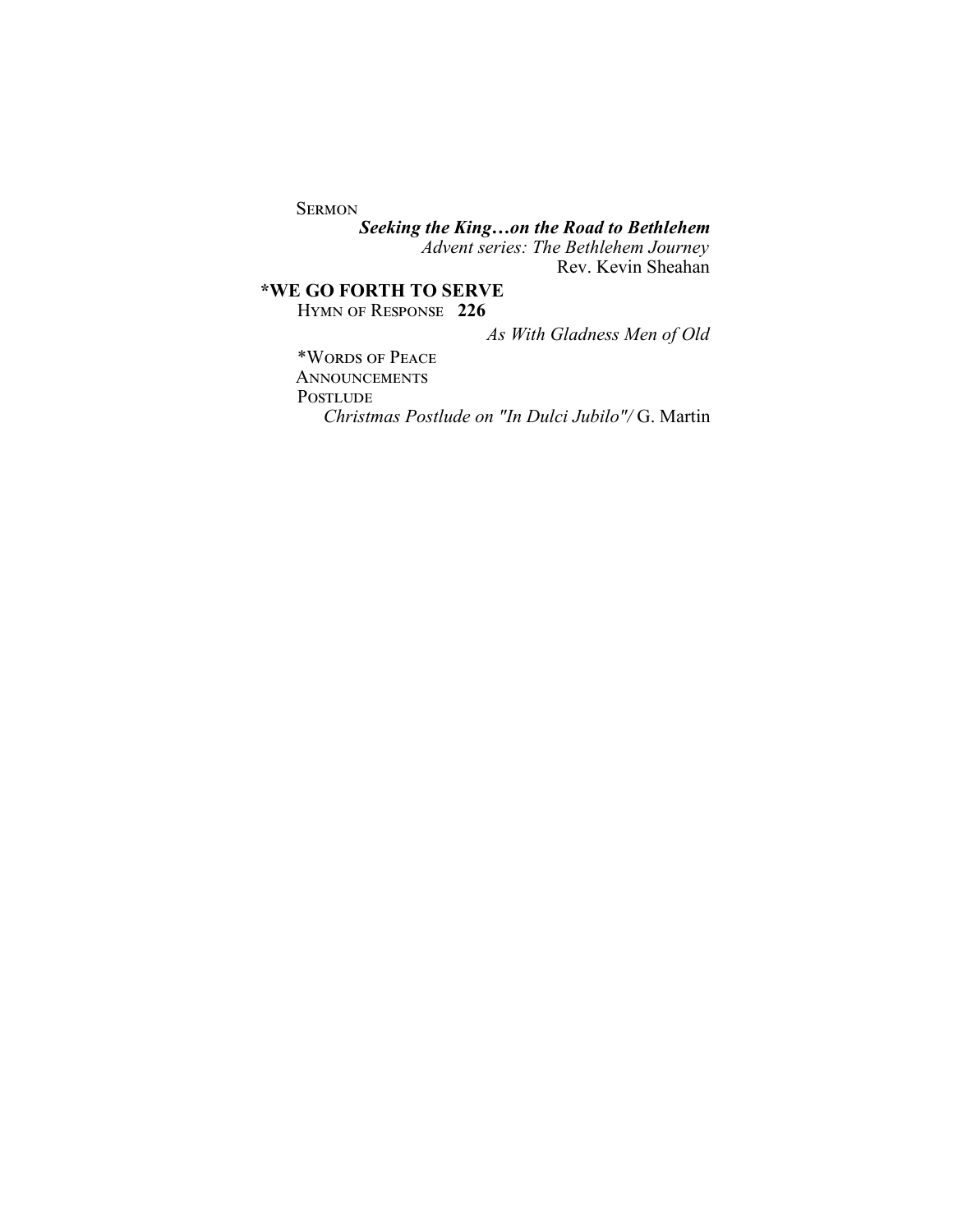# **SONG LYRICS**

# **198 Lift Up Your Heads, Ye Mighty Gates!**

Lift up your heads, ye mighty gates; Behold, the King of glory waits; The King of kings is drawing near; The Savior of the world is here!

A Helper just He comes to thee, His chariot is humility, His kingly crown is holiness, His scepter, pity in distress.

O blest the land, the city blest, Where Christ the Ruler is confessed! O happy hearts and happy homes To whom this King in triumph comes!

Fling wide the portals of your heart; Make it a temple, set apart From earthly use for heaven's employ, Adorned with prayer and love and joy.

Redeemer, come, I open wide my heart to thee; here, Lord abide! Let me thy inner presence feel; Thy grace and love in me reveal.

So come, my Sovereign, enter in! Let new and nobler life begin! Thy Holy Spirit, guide us on, until the glorious crown be won.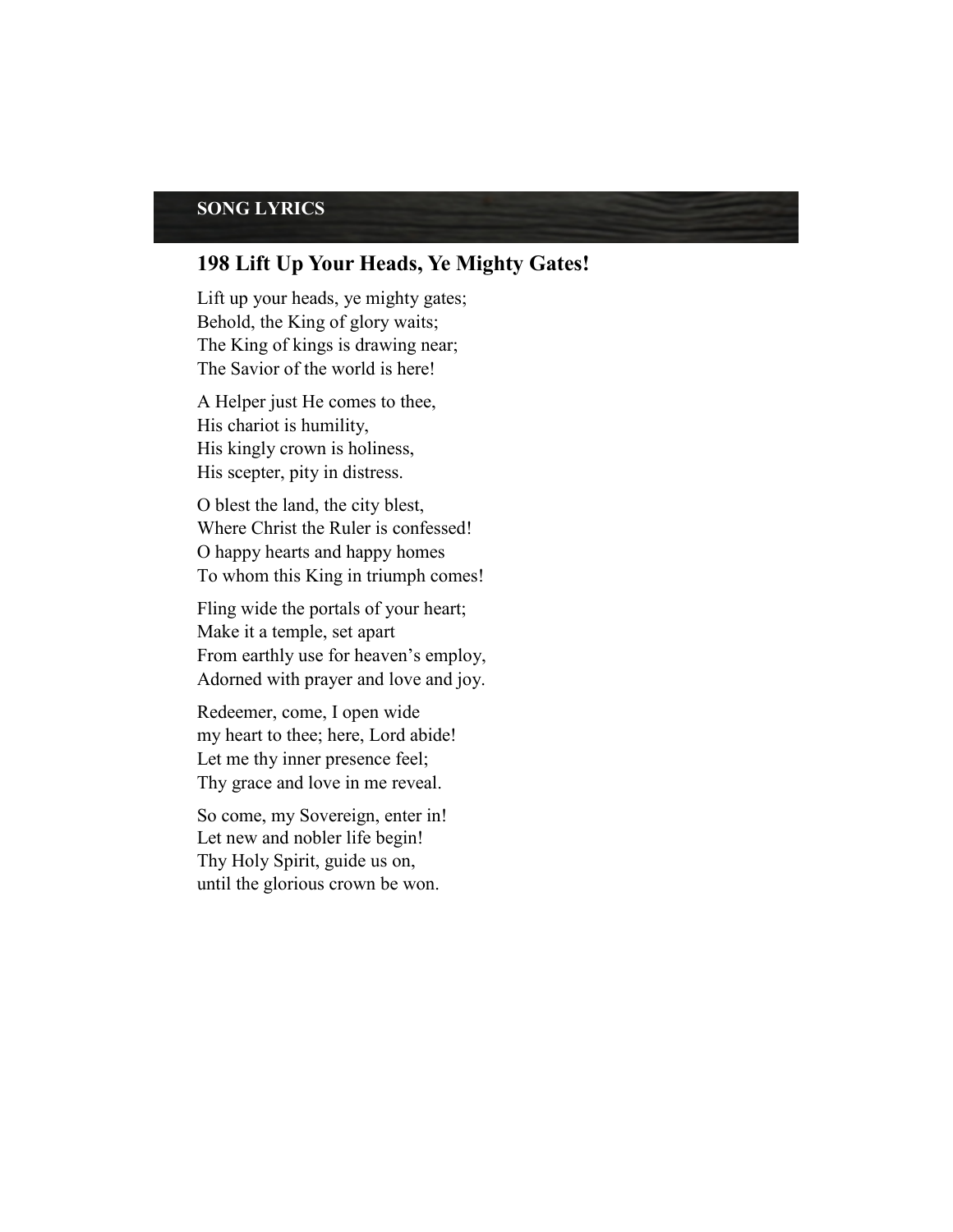## **Angels We Have Heard On High / Glory To God**

Angels we have heard on high Sweetly singing o'er the plains And the mountains in reply Echoing their joyous strains Gloria, In excelsis Deo Gloria, In excelsis Deo

Shepherds, why this jubilee Why your joyous strains prolong What the gladsome tidings be Which inspire your heavenly song Gloria, In excelsis Deo Gloria, In excelsis Deo Glory to God, glory to God Glory to God in the highest Glory to God, glory to God Glory to God in the highest

Come to Bethlehem and see Him whose birth the angels sing Come adore on bended knee Christ the Lord the newborn King Gloria, In excelsis Deo Gloria, In excelsis Deo

See within a manger laid Jesus, Lord of heav'n and earth! Mary, Joseph, lend your aid, With us sing our Savior's birth. Gloria, In excelsis Deo Gloria, In excelsis Deo Glory to God, glory to God Glory to God in the highest Glory to God, glory to God Glory to God in the highest

CCLI Song # 7141931 Brenton Brown | James Chadwick | Terry Butler © Mercy / Vineyard Publishing (Admin. by Capitol CMG Publishing (Integrity Music, David C Cook)) Vineyard Songs (UK/Eire) (Admin. by Capitol CMG Publishing (Integrity Music, David C Cook))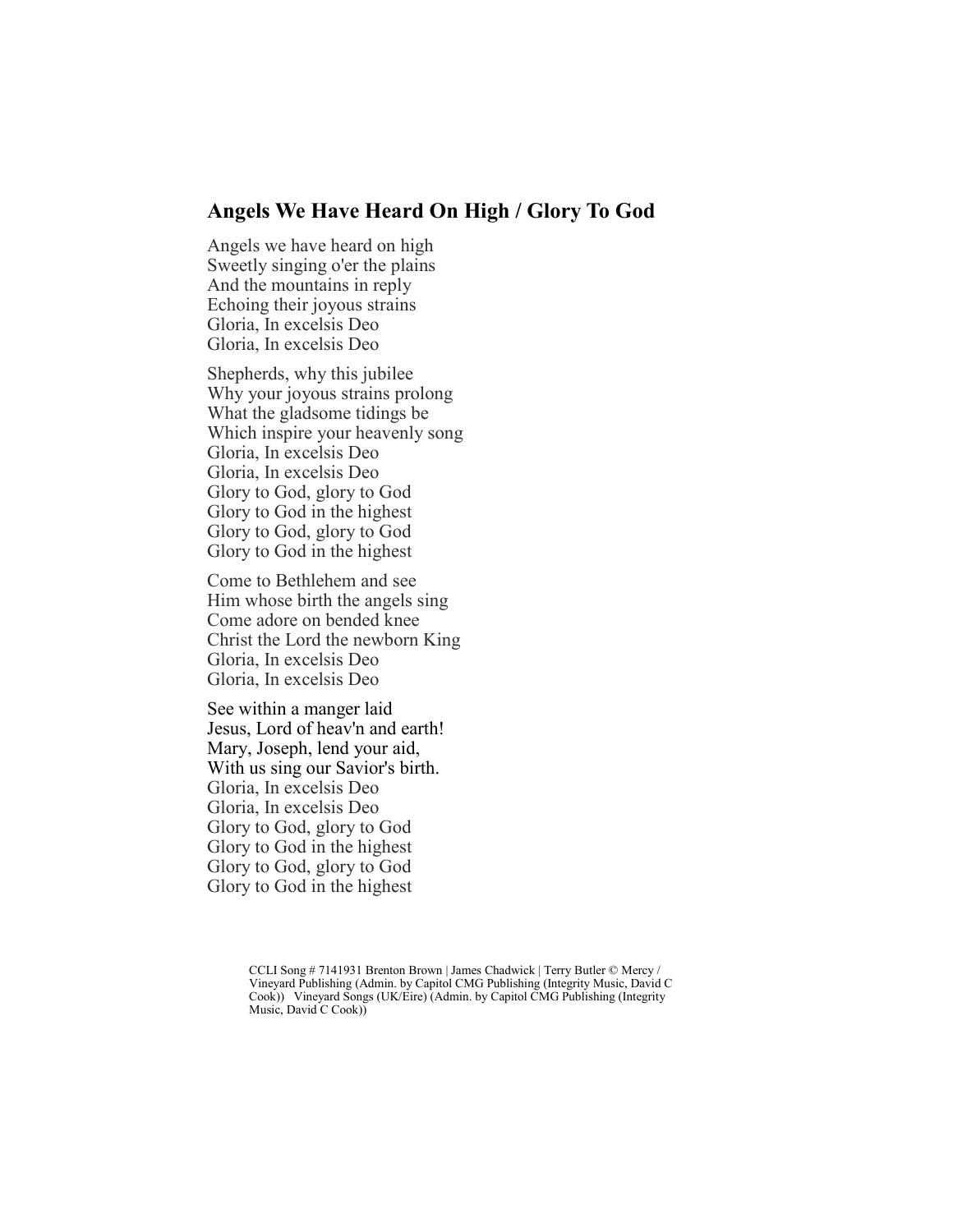## **Glory To God**

Peace on earth There is hope for everyone Tell the world That the saving King has come And His light is here For all who live in darkness And His love is here For all the broken hearted

Glory to God, Glory to God Glory to God in the highest Glory to God, Glory to God Glory to God in the highest

Peace on earth There is hope for everyone Tell the world That the saving King has come And His light is here For all who live in darkness And His love is here For all the broken hearted

Glory to God, Glory to God Glory to God in the highest Glory to God, Glory to God Glory to God in the highest

Jesus, Messiah, the promise fulfilled The hope of the world born for us And all who believe Him And all who receive Him Are children born of God

Glory to God, Glory to God Glory to God in the highest Glory to God, Glory to God Glory to God in the highest

CCLI Song # 3680326 Brenton Brown | Terry Butler

- · © 2002 Mercy / Vineyard Publishing (Admin. by Capitol CMG Publishing (Integrity Music, David C Cook))
- · Vineyard Songs (UK/Eire) (Admin. by Capitol CMG Publishing (Integrity Music, David C Cook))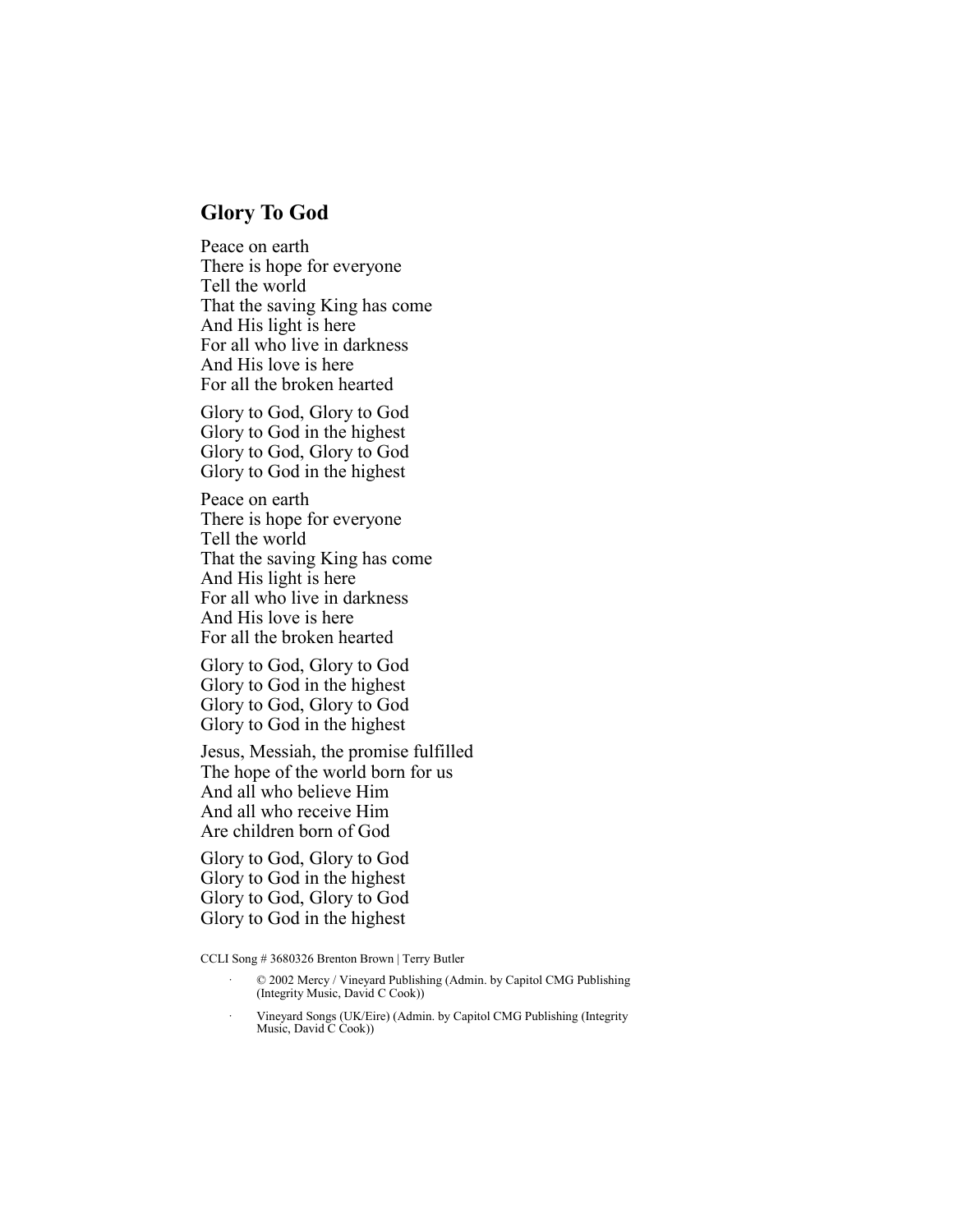# **O Come Let Us Adore Him**

O come let us adore Him O come let us adore Him O come let us adore Him Christ the Lord

For You alone are worthy For You alone are worthy For You alone are worthy Christ the Lord

We'll give You all the glory We'll give You all the glory We'll give You all the glory Christ the Lord

CCLI Song # 4162678 C. Frederick Oakeley | John Francis Wade | Matt Redman | Terl Bryant  $© Words: Public Domain$ · Music: 2003 Thankyou Music (Admin. by Capitol CMG Publishing) *For use solely with the SongSelect® Terms of Use. All rights reserved. www.ccli.com*  CCLI License # 79597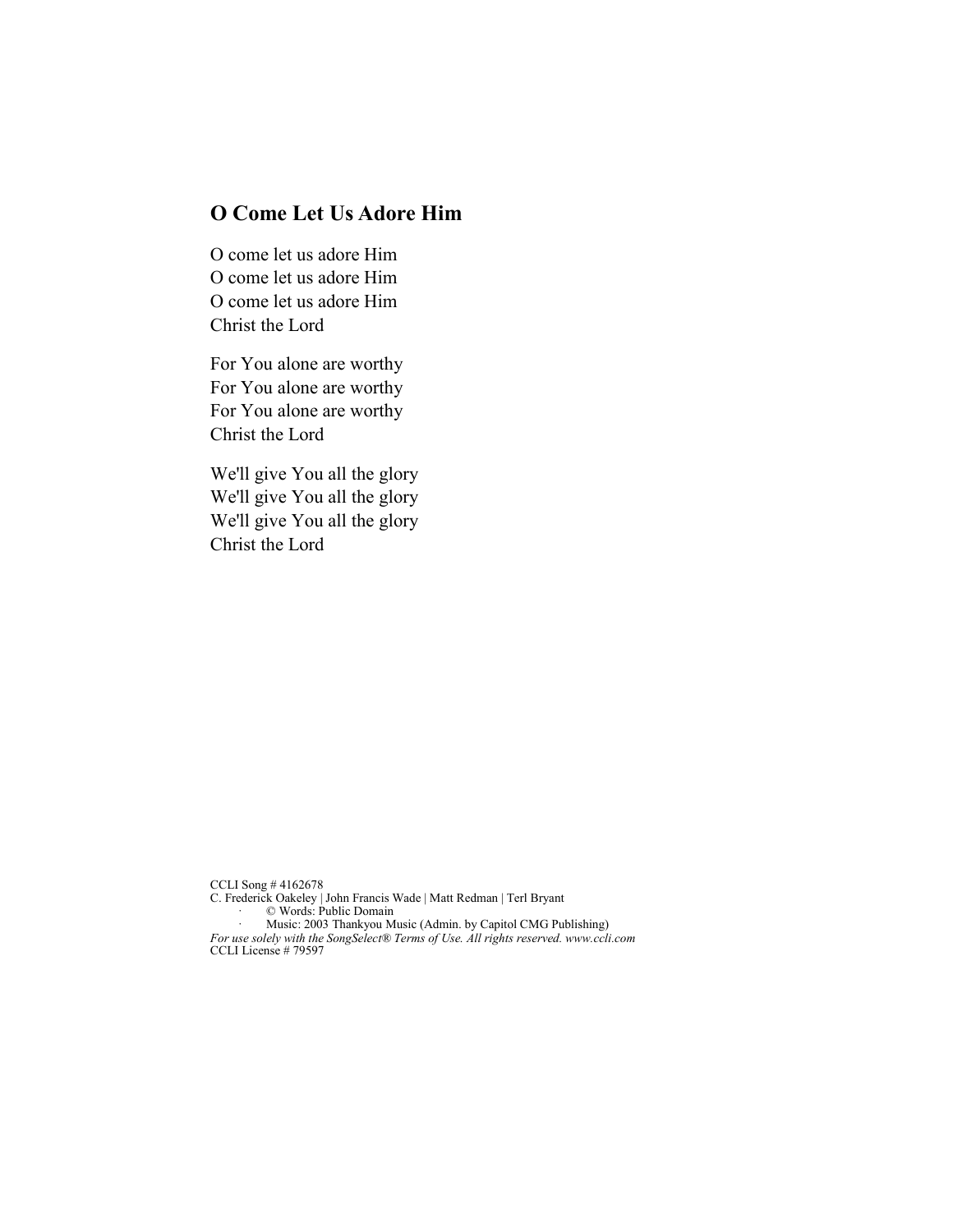# **226 As With Gladness Men of Old**

As with gladness men of old did the guiding star behold, as with joy they hailed its light, leading onward, beaming bright; so, most gracious God, may we evermore be led to thee.

As with joyful steps they sped, to that lowly cradle-bed, there to bend the knee before him whom heav'n and earth adore; so may we with willing feet ever seek thy mercy seat.

As they offered gifts most rare at that cradle rude and bare, so may we with holy joy, pure and free from sin's alloy, all our costliest treasures bring, Christ, to thee, our heav'nly King.

Holy Jesus, ev'ry day keep us in the narrow way, and, when earthly things are past, bring our ransomed souls at last where they need no star to guide, where no clouds thy glory hide.

In the heav'nly country bright need they no created light; thou its light, its joy, its crown, thou its sun which goes not down; there forever may we sing alleluias to our King.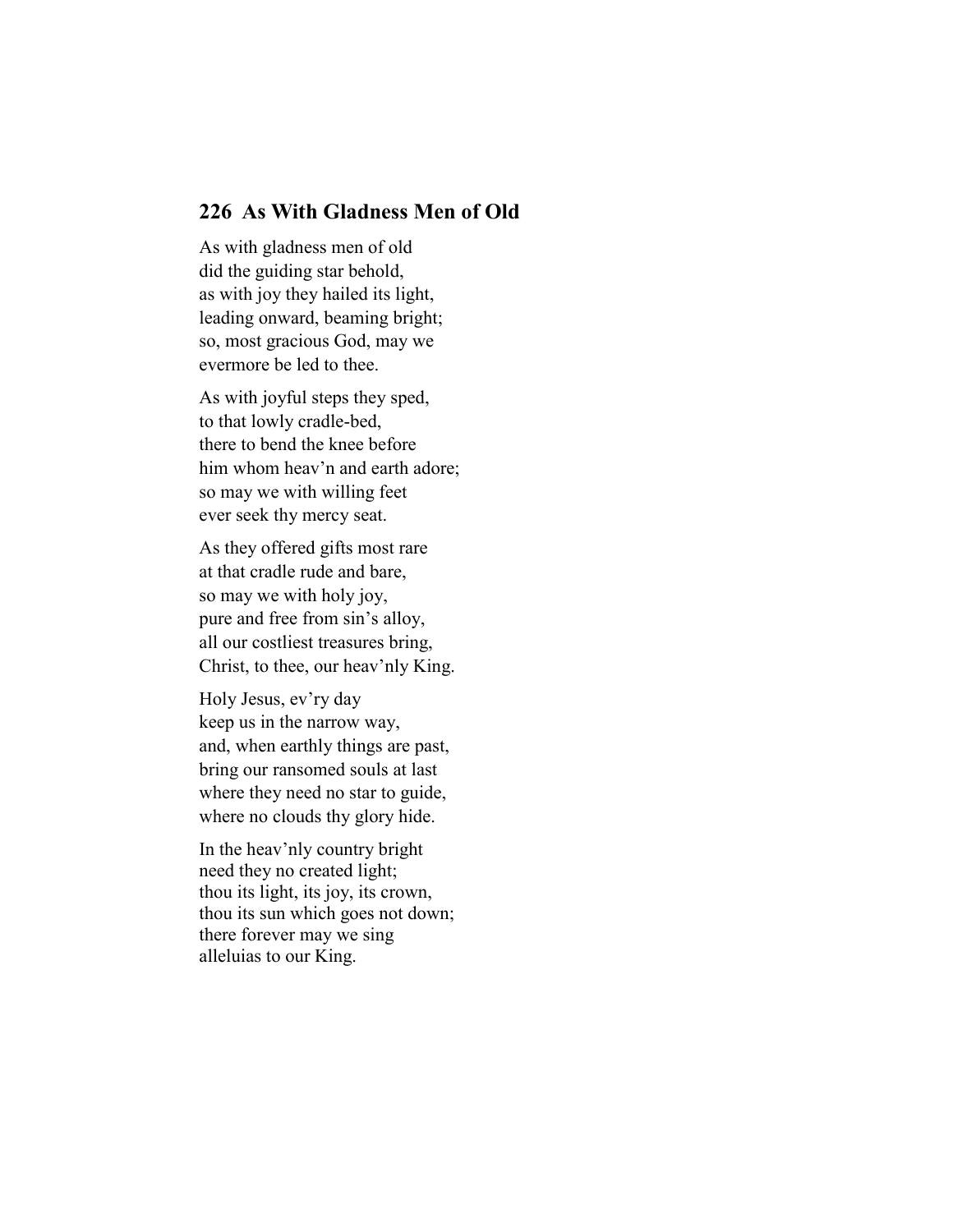# **SCRIPTURE READING Matthew 2:1-18 (ESV)**

<sup>1</sup>Now after Jesus was born in Bethlehem of Judea in the days of Herod the king, behold, wise men from the east came to Jerusalem, <sup>2</sup> saying, "Where is he who has been born king of the Jews? For we saw his star when it rose and have come to worship him."<sup>3</sup> When Herod the king heard this, he was troubled, and all Jerusalem with him;  $\frac{4}{3}$  and assembling all the chief priests and scribes of the people, he inquired of them where the Christ was to be born.<sup>5</sup> They told him, "In Bethlehem of Judea, for so it is written by the prophet:

<sup>6</sup> "And you, O Bethlehem, in the land of Judah, are by no means least among the rulers of Judah; for from you shall come a ruler

who will shepherd my people Israel.'"

<sup>7</sup>Then Herod summoned the wise men secretly and ascertained from them what time the star had appeared. <sup>8</sup> And he sent them to Bethlehem, saying, "Go and search diligently for the child, and when you have found him, bring me word, that I too may come and worship him."<sup>9</sup> After listening to the king, they went on their way. And behold, the star that they had seen when it rose went before them until it came to rest over the place where the child was.  $10$  When they saw the star, they rejoiced exceedingly with great joy.  $11$  And going into the house, they saw the child with Mary his mother, and they fell down and worshiped him. Then, opening their treasures, they offered him gifts, gold and frankincense and myrrh. <sup>12</sup> And being warned in a dream not to return to Herod, they departed to their own country by another way.

<sup>13</sup> Now when they had departed, behold, an angel of the Lord appeared to Joseph in a dream and said, "Rise, take the child and his mother, and flee to Egypt, and remain there until I tell you, for Herod is about to search for the child, to destroy him."<sup>14</sup> And he rose and took the child and his mother by night and departed to